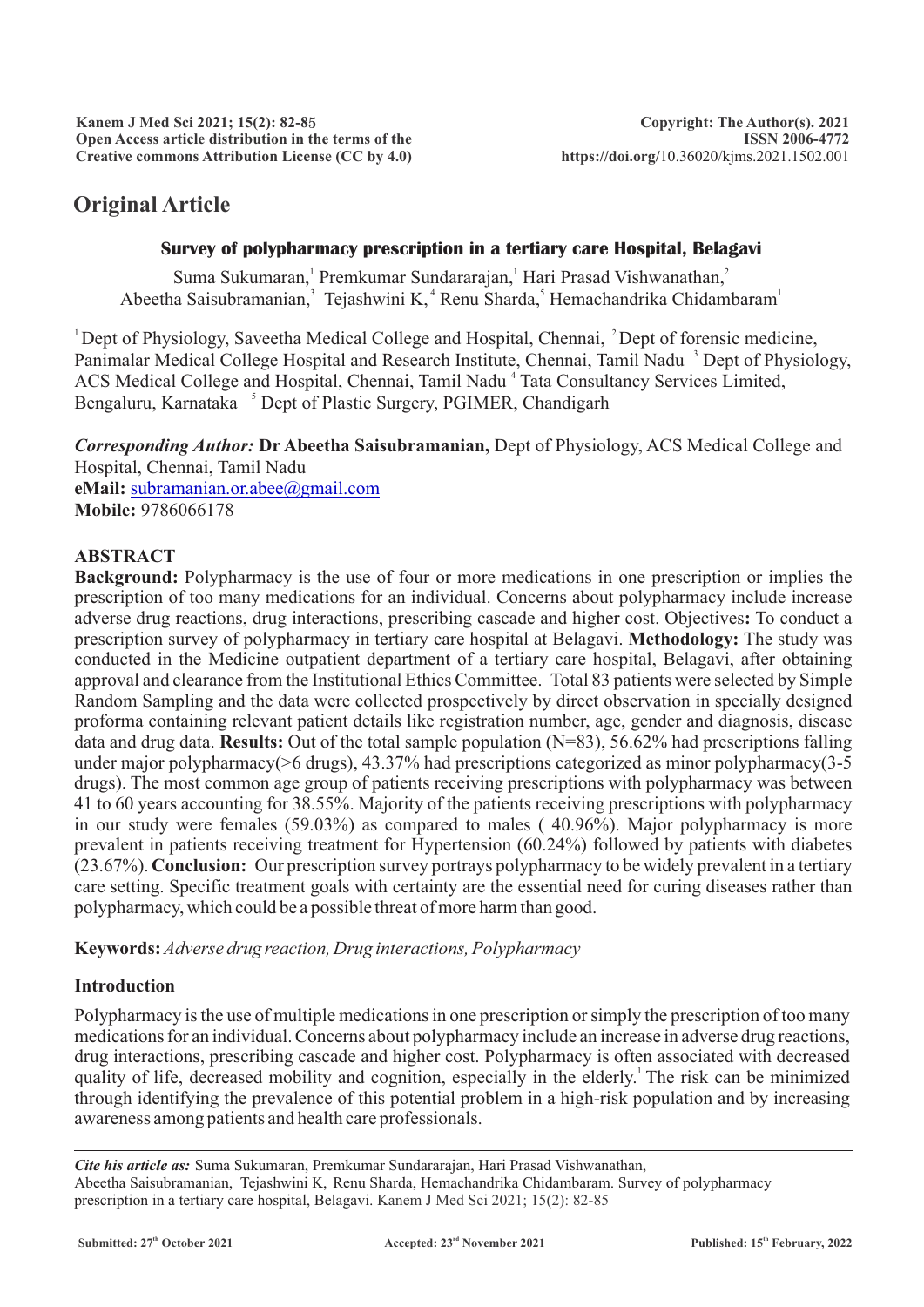The problem can be mitigated through a variety of interventions such as reducing the number of medications, dose frequency; improving patient compliance and adherence, preventing adverse drug reactions, and improving patient quality of life and reducing drug costs.

Polypharmacy is a major issue in the global healthcare system. Nevertheless, there are evident potential risks of polypharmacy; however, so are benefits to patients. When medications are combined to treat, its slows the progression or reduce the symptoms and complications of the disease. Balancing the risks and benefits of multiple drug therapies in older adults is a challenging **Inclusion Criteria**: endeavour for prescribers.<sup>2</sup>

Polypharmacy is unavoidable in the elderly as they often suffer from multiple co-morbidities. But potential drug-drug interactions and inappropriate **Exclusion Criteria:** medications must be carefully assessed.<sup>3</sup>

Polypharmacy is much prevalent in older adults, particularly in senior residents staying in a nursing home and hospitalized patients. Rational approaches to increase the appropriateness of polypharmacy can improve overall clinical outcomes in older adults.<sup>4</sup>

Polypharmacy is sometimes necessary for certain co-morbid conditions but may be associated with an increased risk of adverse outcomes.<sup>5,6</sup> Also, the use of multiple drugs proves to be a costly affair. The U.S. Centres for Medicare and Medicaid Services estimated the annual costs of polypharmacy at over **Statistical Analysis:** Microsoft Excel was used for 7 50 billion dollars.

Our study aims at surveying prescription patterns in

### **Results**



a tertiary care hospital to understand the prevalence of polypharmacy.

### **Methods and materials**

**Sources of data:** Data were collected from outpatient prescriptions in the Medicine Department in a tertiary care hospital, Belagavi after approval by institutional ethical committee.

**Study Design:** Prospective observational study **Sample size:** Total 83 patients who had prescription sheets with polypharmacy in patients attending medicine outpatient department.

i) Prescriptions with polypharmacy ii) Patients aged above 18 as the study was conducted in General Medicine OPD

i) Patients aged below 18 years

ii) Inpatients of Medicine department. After obtaining approval and clearance from the Institutional Ethical Committee, a total of 83 patients were selected by simple random sampling.

**Data Collection:** The data was collected using proforma containing patient details like registration number, age, gender and diagnosis, disease and drug data. Later the prescriptions were classified into minor polypharmacy (3 to 5 drugs) and major polypharmacy (>6 drugs).

statistical analysis and results are expressed in number and percentage.



**Figure:1** - Forms of polypharmacy in study population **Figure:** 2- Gender-distribution of polypharmacy in both genders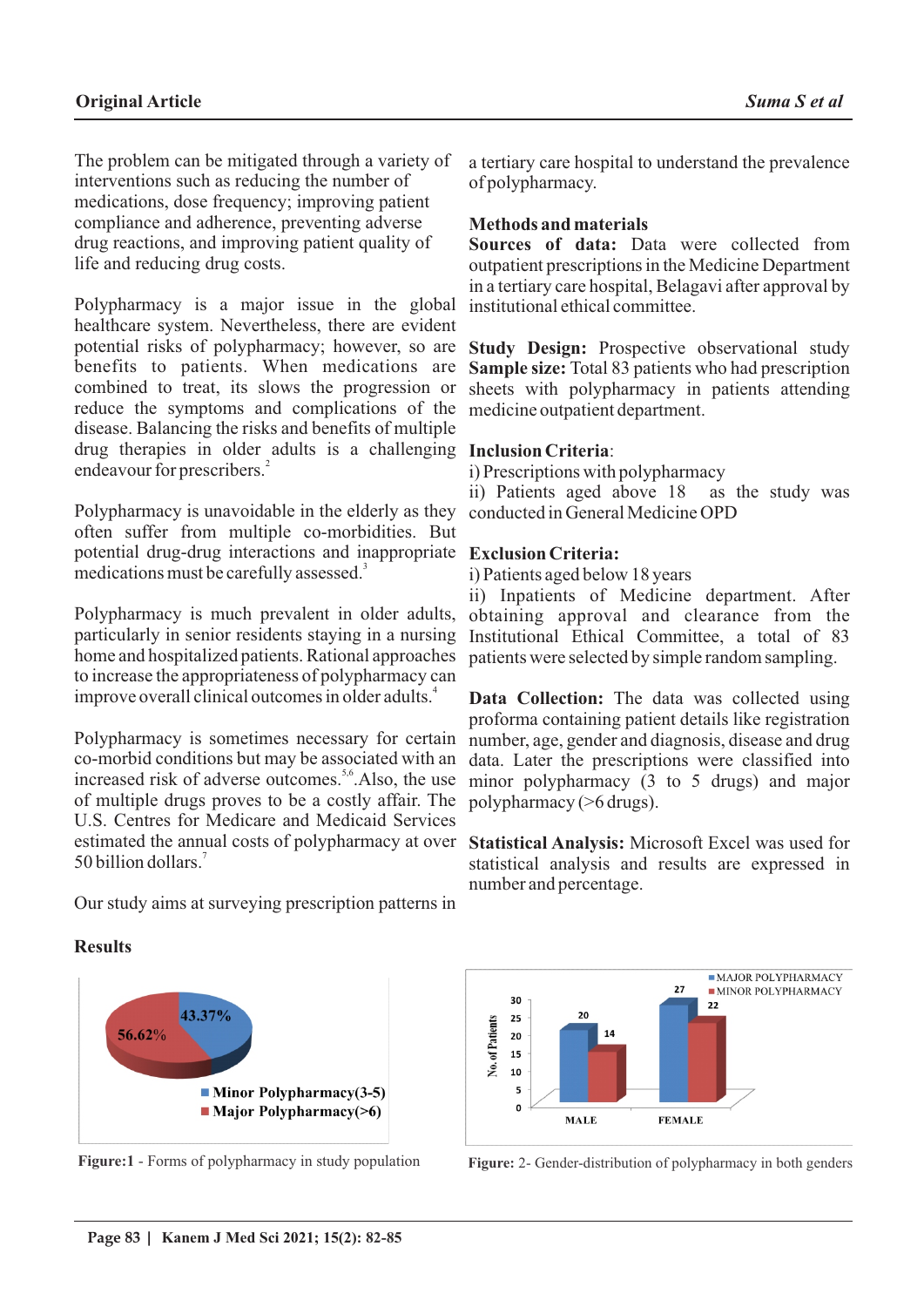

**Figure 3 -** Age-distibution of polypharmacy in various age groups

| <b>Therapeutic category</b>             |     | Major Percentage (%) Minor Percentage (%) |    |       |
|-----------------------------------------|-----|-------------------------------------------|----|-------|
| Respiratory                             |     | 3.61                                      |    | 1.20  |
| Gastrointestinal                        |     | 2.40                                      |    | 4.81  |
| Ischemic heart disease and Hypertension | -51 | 61.44                                     | 25 | 30.12 |
| Infections                              |     | 4.81                                      |    | 6.02  |
| Diabetes Mellitus                       |     | 20.48                                     |    | 3.61  |

**Table :1 - Polypharmacy in therapeutic category** 

### **Discussion**

Polypharmacy is more prevalent in the age group above 40 years.The elderly population in this era use multiple pharmacies. Switching between different pharmacies may exacerbate communication among patients, pharmacists, and physicians, which increases the risk of inappropriate medication use and potential adverse consequences.<sup>8</sup> Multiple studies reported that polypharmacy was associated with poor adherence by patients which can hinder their treatment. Medication nonadherence increases the risk of suboptimal drug treatment and its further consequences<sup>9</sup>.

Our results show that there is a higher prevalence of polypharmacy among women than men. In a similar study, authors found that women used more drugs than men only until the age of 79 though men had more drug usage after age  $80<sup>10</sup>$ . A probable justification could be that women are more concerned about their health and consult health services more often and earlier than men, and women are more accustomed to the use of drugs. In addition, more health programs are developed for women, such as colon and breast cancer prevention programs <sup>11</sup> Though polypharmacy among women was more prevalent from our results, it may not hold good for a wider population due to limitation in sample size and sampling technique.

The results show that major (61.44%) and minor (30.12%) polypharmacy is more prevalent in Cardiovascular diseases (CVD). Among various causes of the rising burden of diseases, the upcoming pandemic of obesity and diabetes further enhances the prevalence of cardiovascular morbidity and mortality and healthcare costs over the next decades. Although advances in CVD treatment have increased life expectancy, future perspectives guarantee a growing ageing population, with increasing comorbid conditions<sup>12</sup>. To effectively manage this, we are left with no choice but to prescribe multiple drugs but rational use is highly warranted.

In our study population, chronic diseases like hypertension and ischaemic heart disease (91.56%) diabetes mellitus (24.09%), top the list in polypharmacy due to comorbid conditions. Singlepill formulations can ease the medication regimen, and specific combinations of drugs can offer more benefits, such as enhanced reduction of macrovascular and microvascular complications, independent of blood pressure and diabetes reductions<sup>13</sup>. Rational combination therapy can maximize BP control along with glycemic control and help maximize the benefits of polypharmacy on